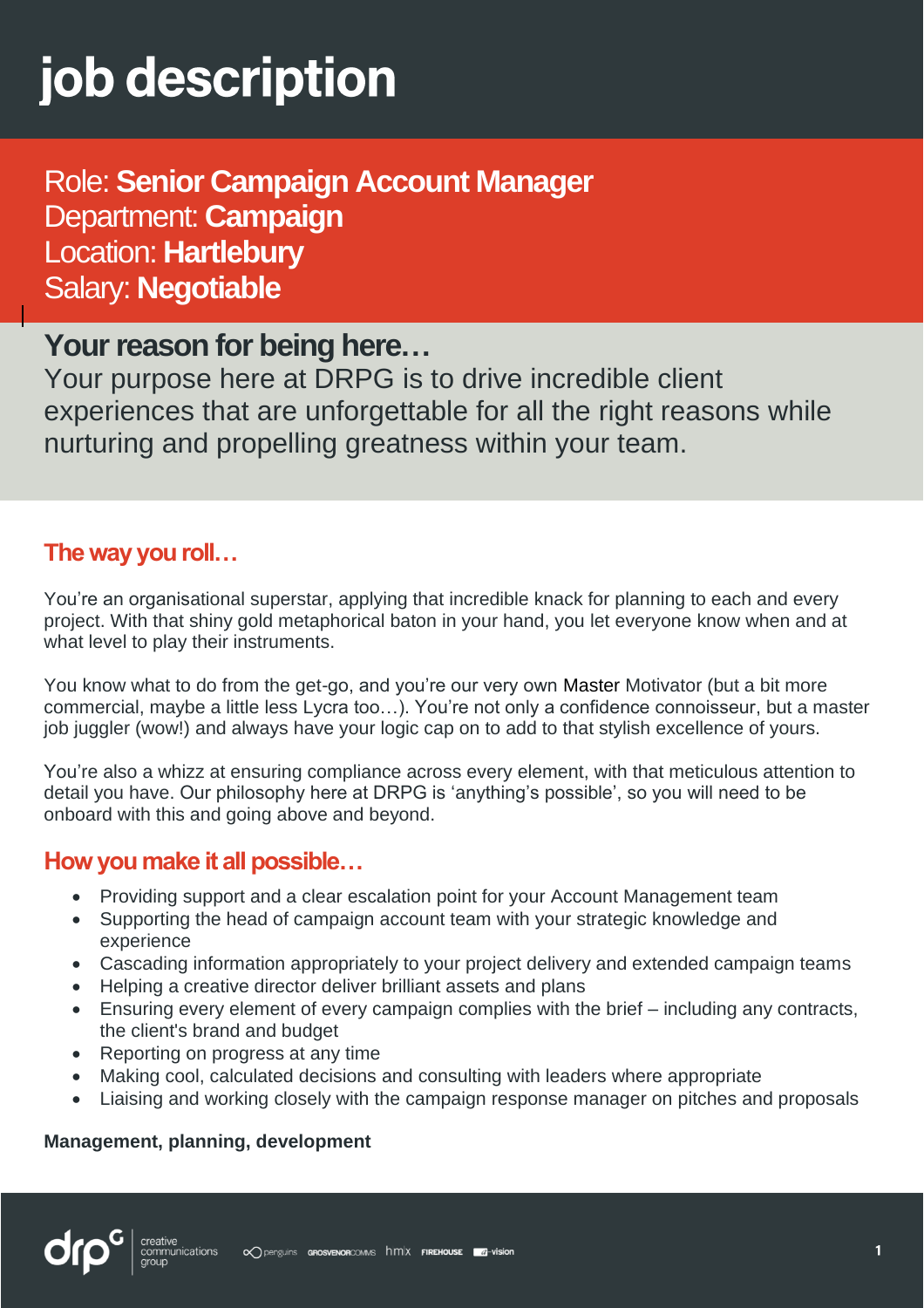- Planning, briefing and managing all aspects of production
- Taking client briefs and inputting where you can add value
- Producing creative briefs that are clear and feature measurable deliverables within agreed budgets
- Presenting work and costs to client with impeccable confidence
- Maintaining quality control, keeping records and communicating and managing roles
- Managing time and calendars as well as securing sign-offs/ approvals
- Improving plans as they progress, where possible
- Managing meetings appropriately
- Own budgets
- Managing third-party suppliers appropriately
- Acting as a key figure in the process of client onboarding, ensuring that the client is aware of the roles and responsibilities of the delivery team
- Acting as an initial point of escalation for L2 and L3 members of staff within your project delivery team
- Managing and directing the initial client scope of work and service level agreement
- Managing the capacity and resource of all L2 and L3 members of staff within your delivery team
- Having a clear focus on the divisional targets, ensuring that all projects are delivered with this in mind

#### **Supporting colleagues and assigning roles**

- Recruiting and managing the right team members for each job
- Supporting campaign account managers with leads to grow campaign offering
- Sharing projects with key account managers and the global sales team to increase awareness of the Campaign team and its offering
- Inspiring the account management team with your sheer brilliance
- Leading update meetings
- Maintaining meticulous records, including budgets
- Managing and reporting risk
- Managing budgets, including profit margins
- Looking for all opportunities to increase profit margins
- Upselling campaigns to include other **DRPG** departments
- Managing admin duties

This list is not exhaustive, and you will be expected to work flexibly and undertake other such duties as the management may, from time to time, reasonably require.

## **What's in your toolbox…**

- Five years' similar experience
- A real people person
- Super confident when it comes to presenting
- Great software skills, especially Excel (we know… sorry!)
- Relevant knowledge and experience of the full marketing channel mix
- Full, clean driver's licence